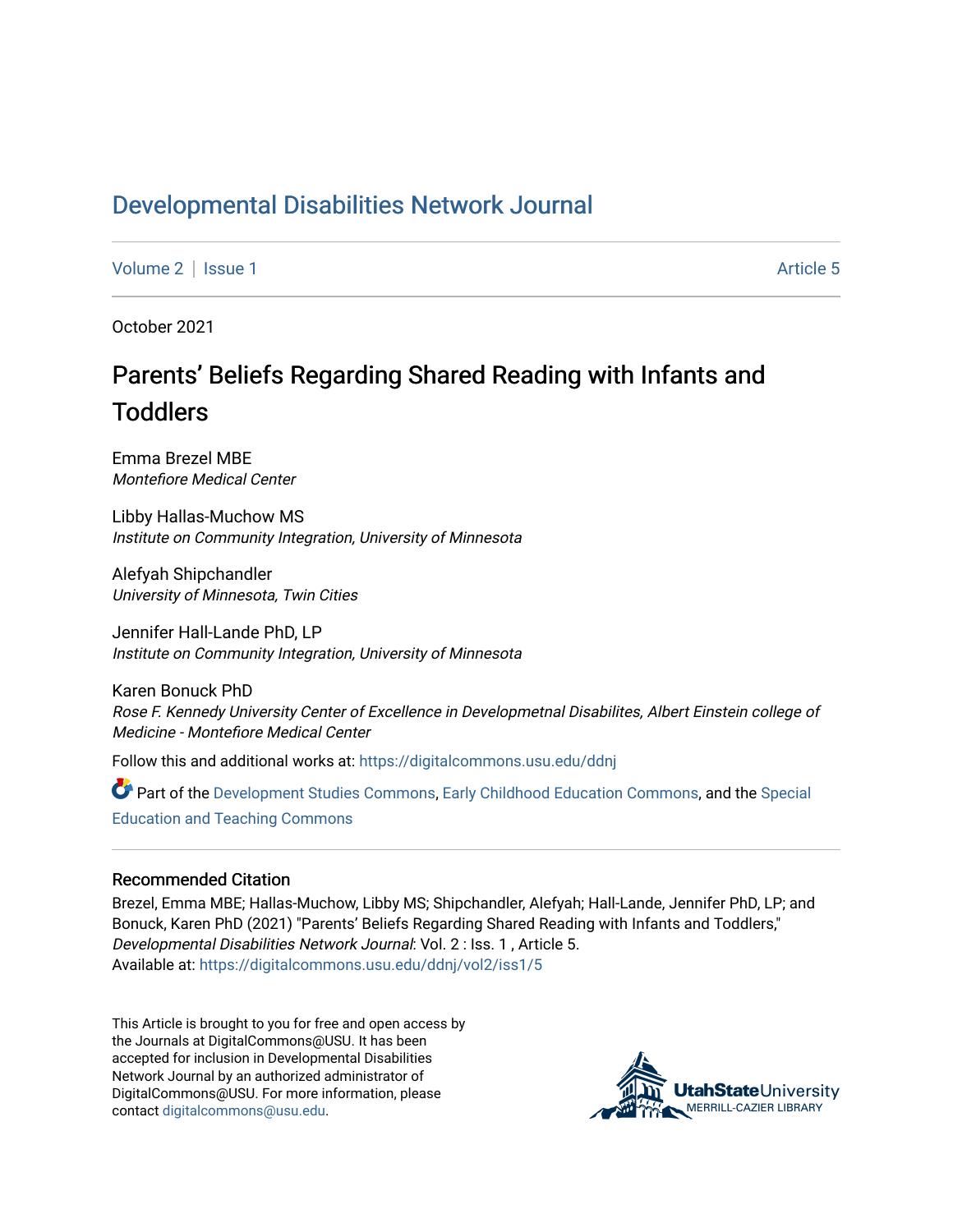# Parents' Beliefs Regarding Shared Reading with Infants and Toddlers

# Cover Page Footnote

This study was supported by a grant from the Association of University Centers on Disabilities from the Centers for Disease Control and Prevention (6NU38OT000140-05-02)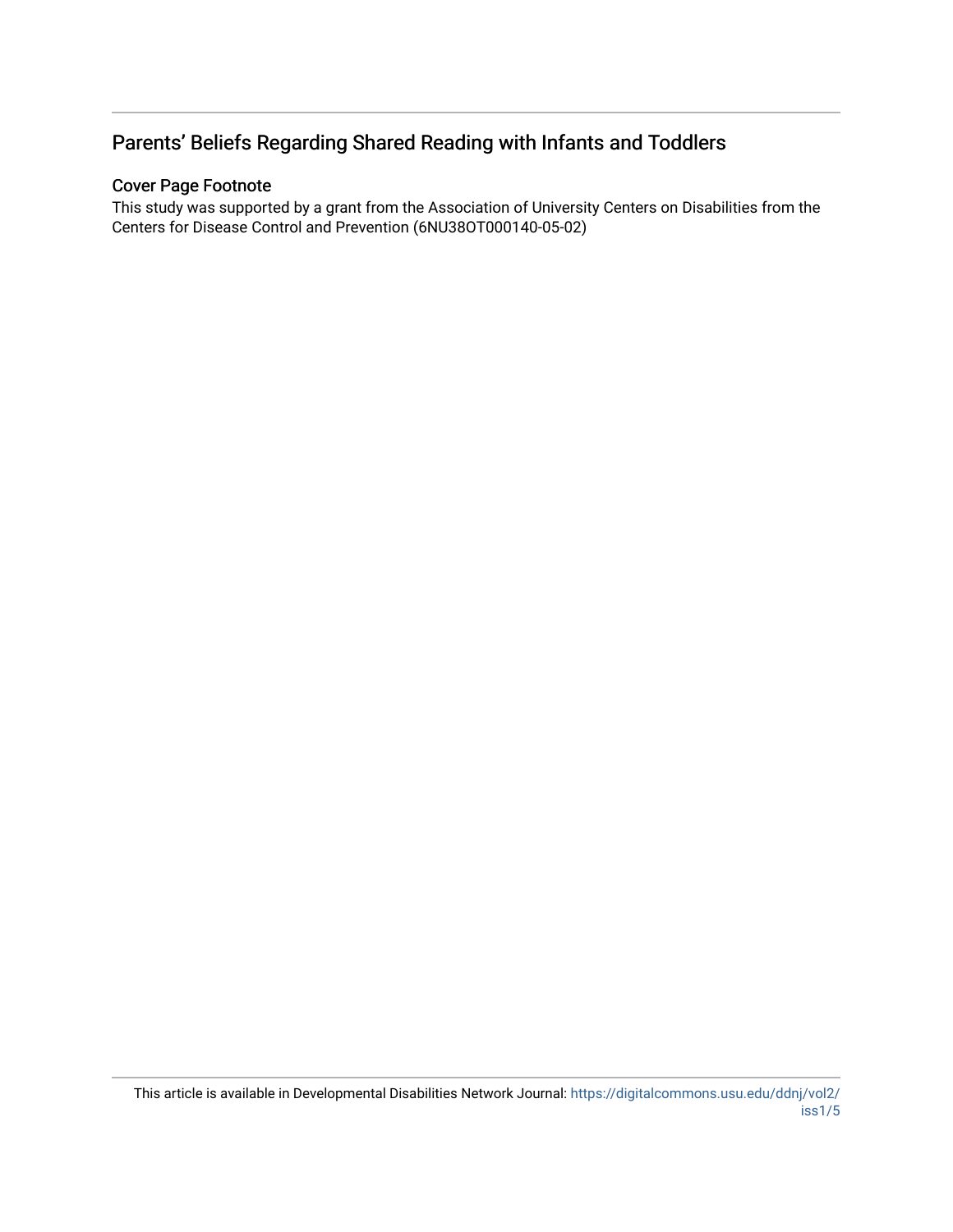# **Parents' Beliefs Regarding Shared Reading with Infants and Toddlers [a](#page-2-0)**

Emma R. Brezel,<sup>1</sup> Libby Hallas-Muchow,<sup>2</sup> Alefyah Shipchandler,<sup>3</sup> Jennifer Hall-Lande,<sup>2</sup> & Karen Bonuck1

1Rose F. Kennedy University Center of Excellence in Developmental Disabilities, Albert Einstein College of Medicine—Montefiore Medical Center, Bronx, NY

2Institute on Community Integration, University of Minnesota, Minneapolis, MN <sup>3</sup> University of Minnesota—Twin Cities, Minneapolis, MN

#### **Abstract**

*Parent* beliefs *about reading to young children—and factors related to such beliefs affect a child's reading skill. But little is known about parent beliefs about reading to infants and toddlers. To fill this gap, three University Centers for Excellence in Developmental Disabilities (UCEDDs) studied 43 English- and Spanish-speaking parents of children 9-18 months of age. The three UCEDDs were working on a project to create a children's book that had tips for parents about how their 1-year-old learns and grows. The UCEDD study survey asked about parent beliefs regarding reading to young children (4 questions) and factors related to those beliefs (2 questions). Parents were also asked to give feedback about the book. Nearly all parents agreed that children should be read to as infants and that this helps children develop reading skills. Most (62%) parents said it was "very common" for friends and family to read with children of this age. Parents said that reading the board-book together was useful for "promot[ing] language," "help[ing] my baby's development," and "help[ing] my child speak." More research like this can identify ways to help parents of young children develop reading skills.*

# **Plain Language Summary**

*Reading books with young children helps them learn to read. What parents think about*  how children learn to read affects what they do to help children learn to read. There is not *much information about this topic in parents of infants and toddlers. This paper reports on a study by three UCEDDs helping to create a children's board-book. The UCEDD study surveyed 43 parents of 9- to 18-month-old children. The UCEDD study also tape-recorded what parents said about reading the board-book with their children. Most parents agree that reading to infants is the right thing to do and that it helps them become better readers. Parents thought the board-book would help their child's language and speech.*

<span id="page-2-0"></span>Correspondence concerning this article should be addressed to Karen Bonuck, Rose F. Kennedy University Center of Excellence in Developmental Disabilities, Albert Einstein College of Medicine—Montefiore Medical Center, 1225 Morris Park Ave., Bronx, NY 10461. Email[: karen.bonuck@einsteinmed.org.](mailto:karen.bonuck@einsteinmed.org) 

This study was supported by a grant from the Association of University Centers on Disabilities from the Centers for Disease Control and Prevention (6NU38OT000140-05-02).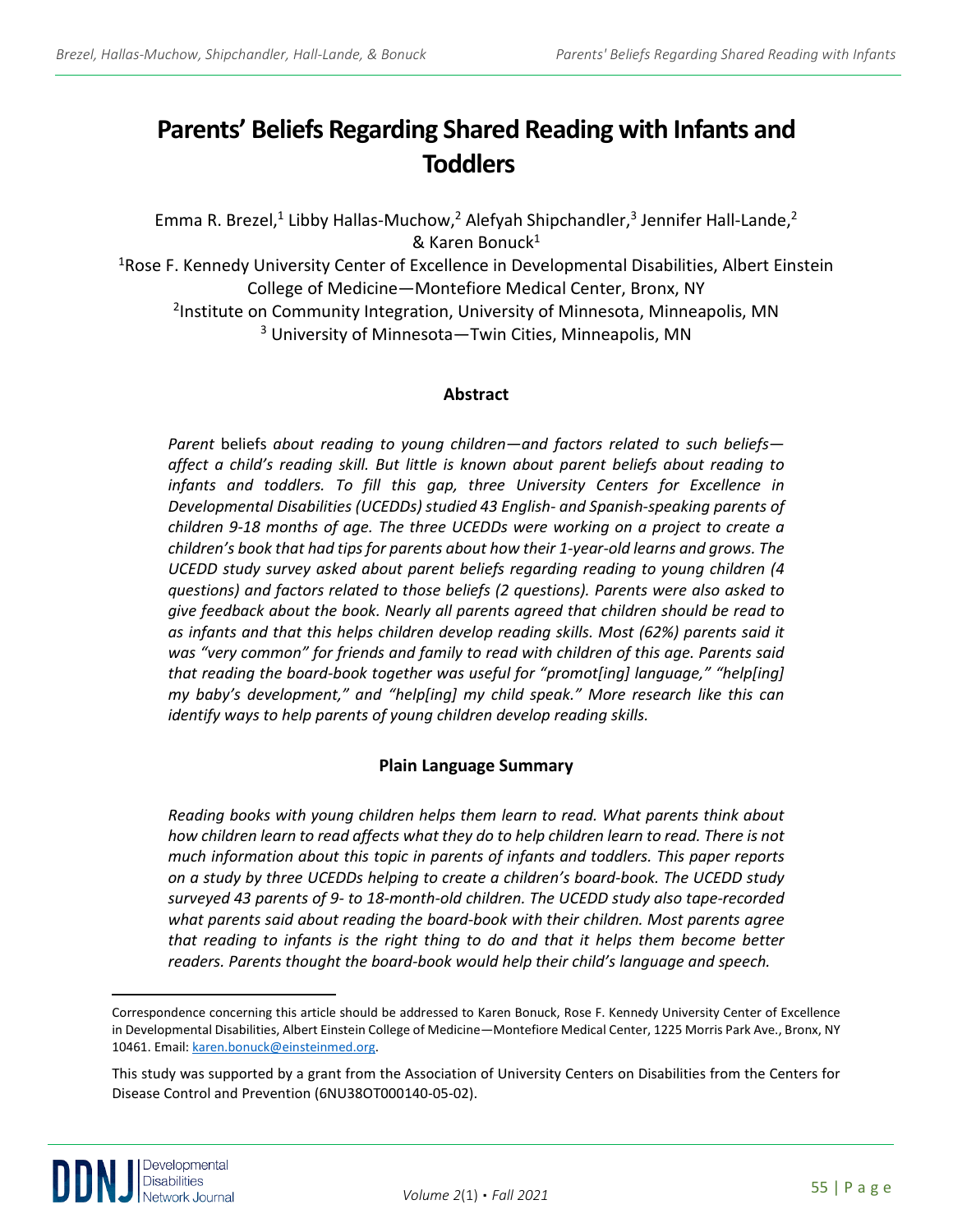#### **Introduction**

A child's home literacy environment (HLE) predicts later literacy (Farver et al., 2013; Lancy, 1994; Sulzby & Teale, 1991). The HLE encompasses activities, resources, and attitudes (Bracken & Fischel, 2008; Burgess et al., 2002; Frijters et al., 2000; Weigel et al., 2006a), They include print-focused (e.g., providing names and sounds for letters), book-directed, non-print focused (e.g., shared book reading), and joint attention activities (e.g., caregiver-child conversations; Bracken & Fischel, 2008; Schmitt et al., 2011). HLE measures are predictive of children's later literacy outcomes, even adjusting for demographics (Gottfried et al., 2015; Tamis-LeMonda et al., 2019; Van Steensel, 2006; Weigel et al., 2006b).

Shared book reading is the most commonly studied HLE activity (Roberts et al., 2005) its timing, quantity, and quality impact school readiness (Cates et al., 2017; Raikes et al., 2006). Furthermore, parents/caregiver (hereafter parents) HLE *beliefs* affect subsequent HLE *behavior* (DeBaryshe, 1995; Landry & Smith, 2007). Parents' literacy beliefs are influenced by factors including culture, socioeconomic status (SES), parents' own reading ability, interest, and experiences. Some cultures encourage conversation with children during infancy, others not until they are perceived to be old enough to understand and respond (Hoff, 2006). In one study, just one third of U.S. immigrant Latino families reported that children under 5 years old could understand an explanation of text; 5 years of age was identified as "*la edad de la razon*" (age of reason; Reese & Gallimore, 2000).

Poverty can compromise school readiness—65% of all fourth graders in the U.S. are not proficient readers vs 79% of those who are low-income (National Center for Education Statistics [NAEP], 2019). Children from lower income backgrounds are read to less, hear fewer total words and less different words, and have fewer literacy resources (Huttenlocher et al., 2007) Still, parental beliefs about literacy development can mediate the effects of these demographics upon literacy outcomes (Rowe et al., 2016; Zajicek-Farber, 2010). However, research on parents' literacy beliefs has focused on White, higher SES parents of children aged preschool or older (Hammer et al., 2005; Hart & Risley, 1995; Perry et al., 2008; Reese & Gallimore, 2000). Several dissertations have examined the literacy beliefs among parents of color for very young (i.e., below preschool-age) children (Donohue, 2009; Edwards, 2008). A more recent qualitative study found that low-income African-American and Puerto-Rican parents were highly attuned to the importance of the HLE for their preschoolers, but had less explicit understanding of specific strategies to use (Sawyer et al., 2018).

To address the gap in research on literacy beliefs among parents of infants and toddlers, we conducted a study of parents of 9- to 18-month-old children. We incorporated this Parent Beliefs about Early Reading ("PBER") study into a larger U.S. *Learn the Signs, Act Early* (Centers for Disease Control and Prevention [CDC], 2020) related project funded by the Association of University Centers on Disabilities (AUCD) and the Centers for Disease Control and Prevention (hereafter referred to as the CDC project). The goal of this project was to develop a board book for 1-year-olds and their parents to complement existing books for 2- and 3-year-olds children This book—*Baby's Busy Day: Being One is So Much Fun!—*was designed with content on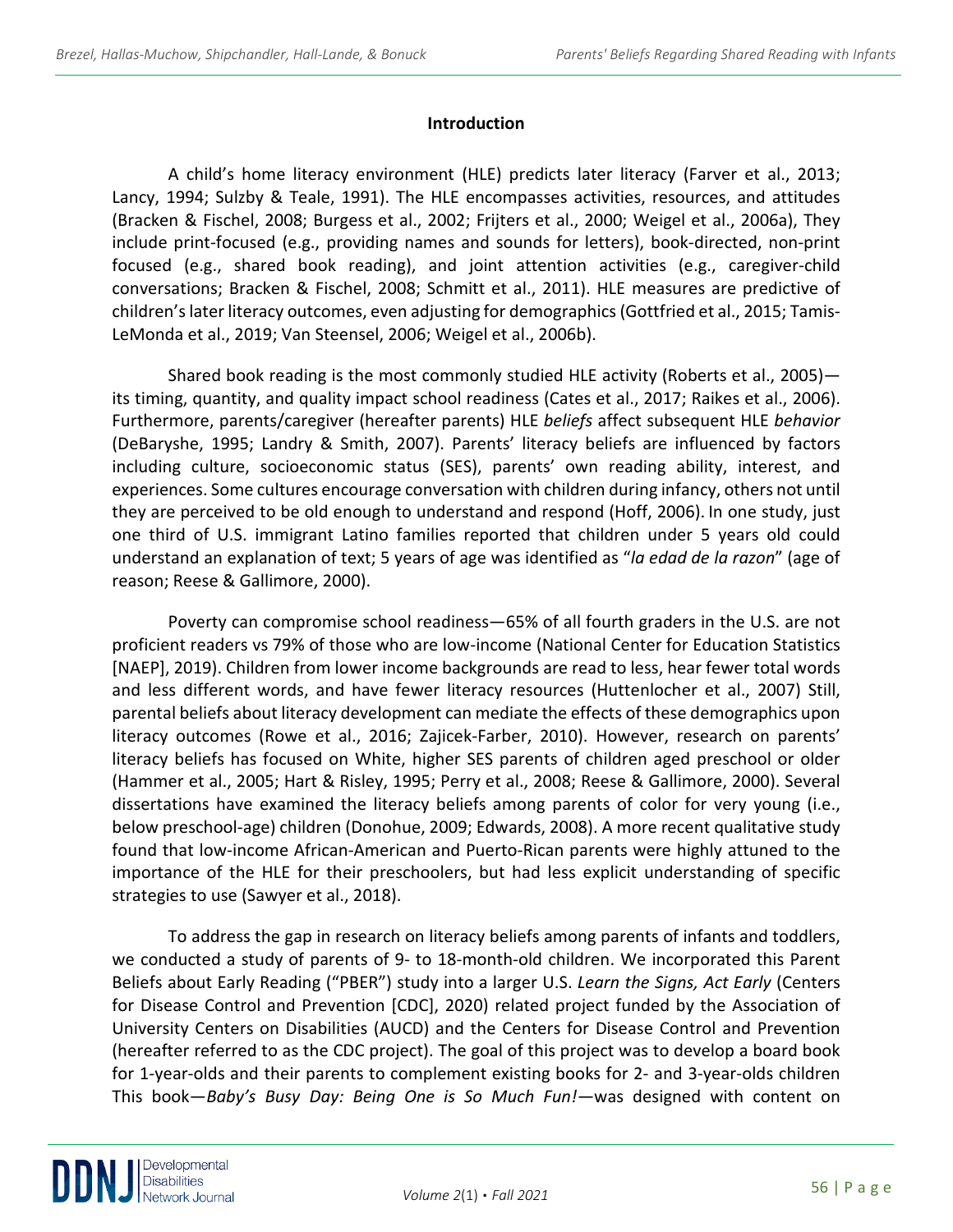developmental milestones and parenting tips to promote and monitor development to complement existing books for 2- and 3-year-old children and their parents (CDC, 2020; Harrell, 2019). The goal of this PBER study was to provide exploratory data on parents' (a) beliefs about reading with young children and (b) factors that might influence those beliefs (see the Appendix for the PBER survey items).

#### **Methods**

#### **Settings**

The CDC partnered with AUCD to select the following three UCEDDs from which the PBER study sample was recruited.

- University of Minnesota UCEDD—recruited from two childcare providers, the Minnesota State Fair, an Early Head Start, and local community events. At the Minnesota State Fair, the Early Head Start, and the community events, families of young children were approached by study staff.
- University of Indiana UCEDD—recruited from libraries throughout Indiana as well as childcare providers and local agencies serving Spanish-speaking individuals.
- Rose F. Kennedy UCEDD (Bronx NY) —recruited from: (a) an Early Head Start program serving predominately Spanish-speaking parents and their 1- to 4-year-old children; (b) the Infant-Parent Court Project, which provides trauma-informed care for parents and their children aged birth to 3 years; and (c) Einstein/Montefiore employees.

This study was approved by the institutional review boards of all sites. Participants completed consent forms in English or Spanish, depending upon their preference.

# **Eligibility**

Study participants were drawn from the CDC project (*n* = 67), for which parent eligibility criteria were (a) age  $\geq$  18 years, (b) spoke and read in English or Spanish, (c) was the primary caregiver for a 9- to 18-month-old child, (d) did not work with children with developmental delays, and (e) did not have a child who was evaluated for developmental delays. CDC project participants who completed PBER items prior to dyadic observations (see Figure 1) were included in this study.

#### **Data**

The larger CDC project collected and analyzed parent data regarding initial and revised versions of *Baby's Busy Day* in English and Spanish*.* These data included: (a) Survey—with questions on demographics, *Baby's Busy Day*, and PBER (6 items); (b) Observational—site staff structured ratings completed during dyadic (parent-child) reading of *Baby's Busy Day*, and (c)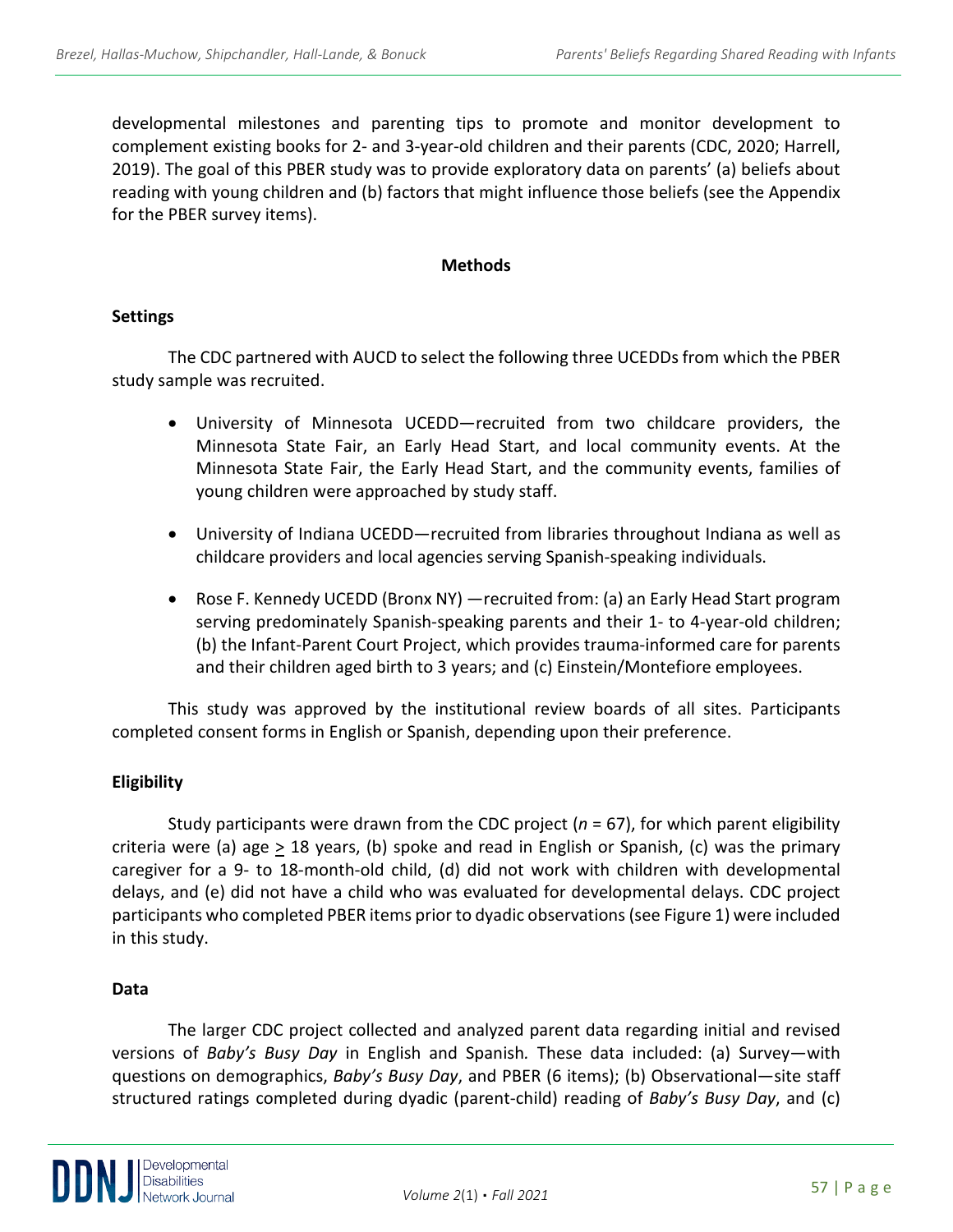Debrief—semistructured interview(s) and/or focus group(s) immediately after dyadic observations. See Figure 1 for study flow. The PBER items regarding parent's beliefs about reading to young children (4 items) and factors that may influence those beliefs (2 items) were developed by New York staff. Spanish-speaking participants were interviewed by Spanishspeaking study staff.

# **Figure 1**





Demographic and PBER survey data are presented as *n* and %, as appropriate. Debriefings at the New York site were audiotaped and transcribed (Indiana and Minnesota were unable to audiotape debriefings). New York staff reviewed the transcriptions for quotes that were most illustrative of the PBER items. These qualitative debriefing data are presented alongside the relevant PBER survey data in the Results section. Note, bracketed text was added to improve the clarity of quotes.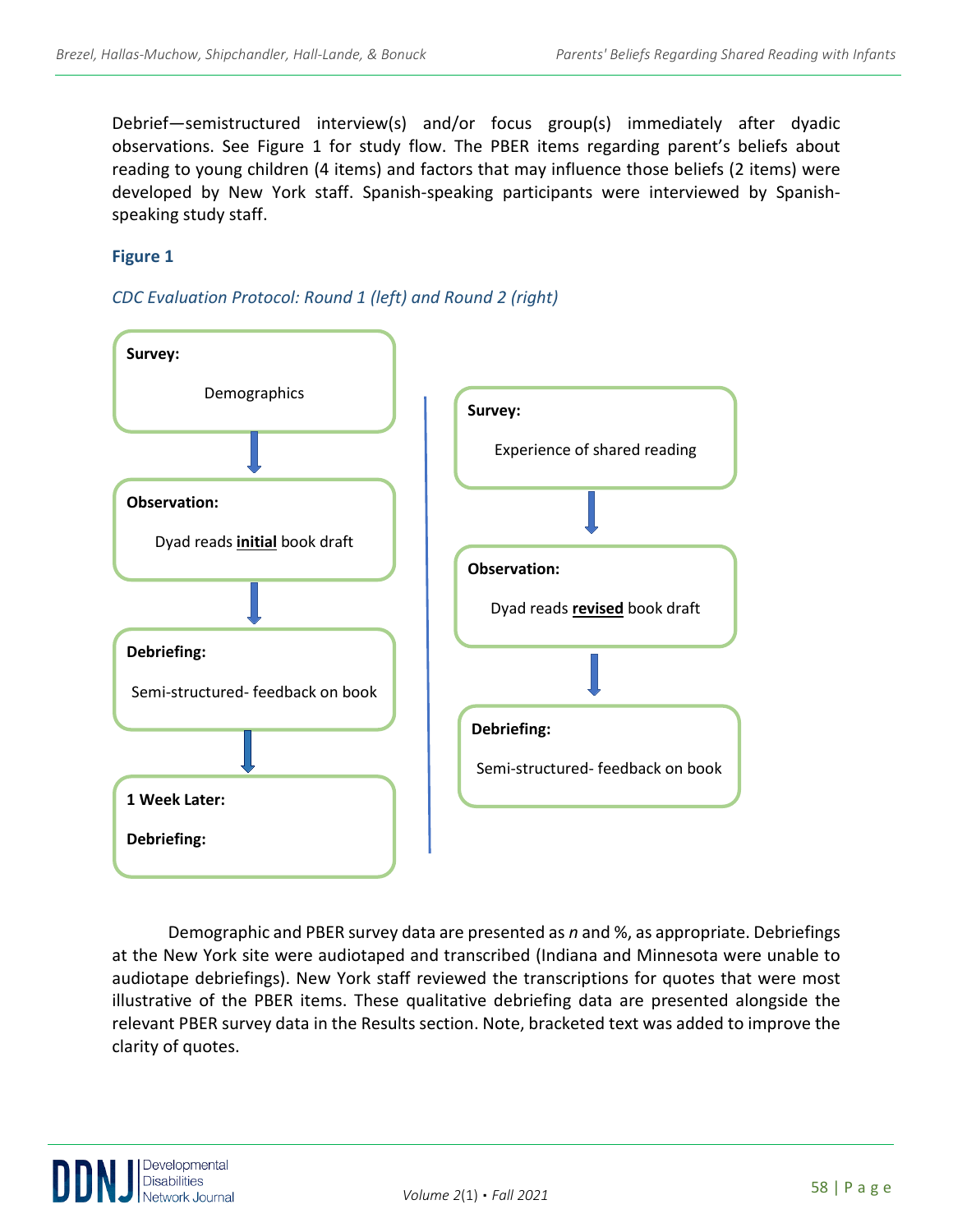#### **Results**

#### **Participant Demographics.**

As shown in Table 1, most of the participants ( $n = 43$ ) were female (93%) and  $\geq 30$  years (72%). Just over half identified as Hispanic/Latino (51%), had a college degree (54%), and an annual income > \$30,000 (56%). A higher proportion of Indiana and Minnesota participants spoke English as a primary language, did not identify as White or Hispanic/Latinos were  $\geq$  30 years, and had incomes > \$30,000, compared to New York participants.

#### **Table 1**

|                              |                      |                         |                               | Total          |                |
|------------------------------|----------------------|-------------------------|-------------------------------|----------------|----------------|
| Participant demographics     | Indiana<br>$(n = 5)$ | Minnesota<br>$(n = 17)$ | <b>New York</b><br>$(n = 21)$ | $(n = 43)$     | %              |
| Parent age                   |                      |                         |                               |                |                |
| $\leq$ 30 years              | $\overline{2}$       | 0                       | 10                            | 12             | 28             |
| >30 years                    | 3                    | 17                      | 11                            | 31             | 72             |
| Parent gender                |                      |                         |                               |                |                |
| Female                       | 5                    | 14                      | 21                            | 40             | 93             |
| Male                         | 0                    | 3                       | 0                             | 3              | $\overline{7}$ |
| Race                         |                      |                         |                               |                |                |
| Asian                        | 0                    | $\mathbf{1}$            | 0                             | $\mathbf{1}$   | $\overline{2}$ |
| Black/African American       | 0                    | 0                       | $\overline{2}$                | $\overline{2}$ | 5              |
| White                        | 5                    | 14                      | 3                             | 22             | 51             |
| Other                        | 0                    | 0                       | 12                            | 12             | 28             |
| Prefer not to answer         | 0                    | $\mathbf{1}$            | $\overline{2}$                | 3              | $\overline{7}$ |
| Missing                      | 0                    | $\mathbf{1}$            | $\overline{2}$                | 3              | $\overline{7}$ |
| Hispanic or Latino origin    |                      |                         |                               |                |                |
| Yes                          | $\mathbf{1}$         | $\overline{2}$          | 19                            | 22             | 51             |
| No                           | 4                    | 15                      | $\overline{2}$                | 21             | 49             |
| Education                    |                      |                         |                               |                |                |
| Less than college degree     | $\overline{2}$       | $\overline{2}$          | 13                            | 20             | 47             |
| College degree or higher     | 3                    | 15                      | 8                             | 23             | 54             |
| Annual household income      |                      |                         |                               |                |                |
| Below \$30,000               | $\mathbf{1}$         | 0                       | 9                             | 12             | 28             |
| Above \$30,000               | 4                    | 17                      | 5                             | 24             | 56             |
| Prefer not to answer         | 0                    | 0                       | $\overline{7}$                | $\overline{7}$ | 16             |
| Main language spoken at home |                      |                         |                               |                |                |
| English                      | $\overline{4}$       | 15                      | 8                             | 27             | 63             |
| Spanish                      | $\mathbf{1}$         | $\overline{2}$          | 13                            | 16             | 37             |

#### *Parent/Family Demographics*

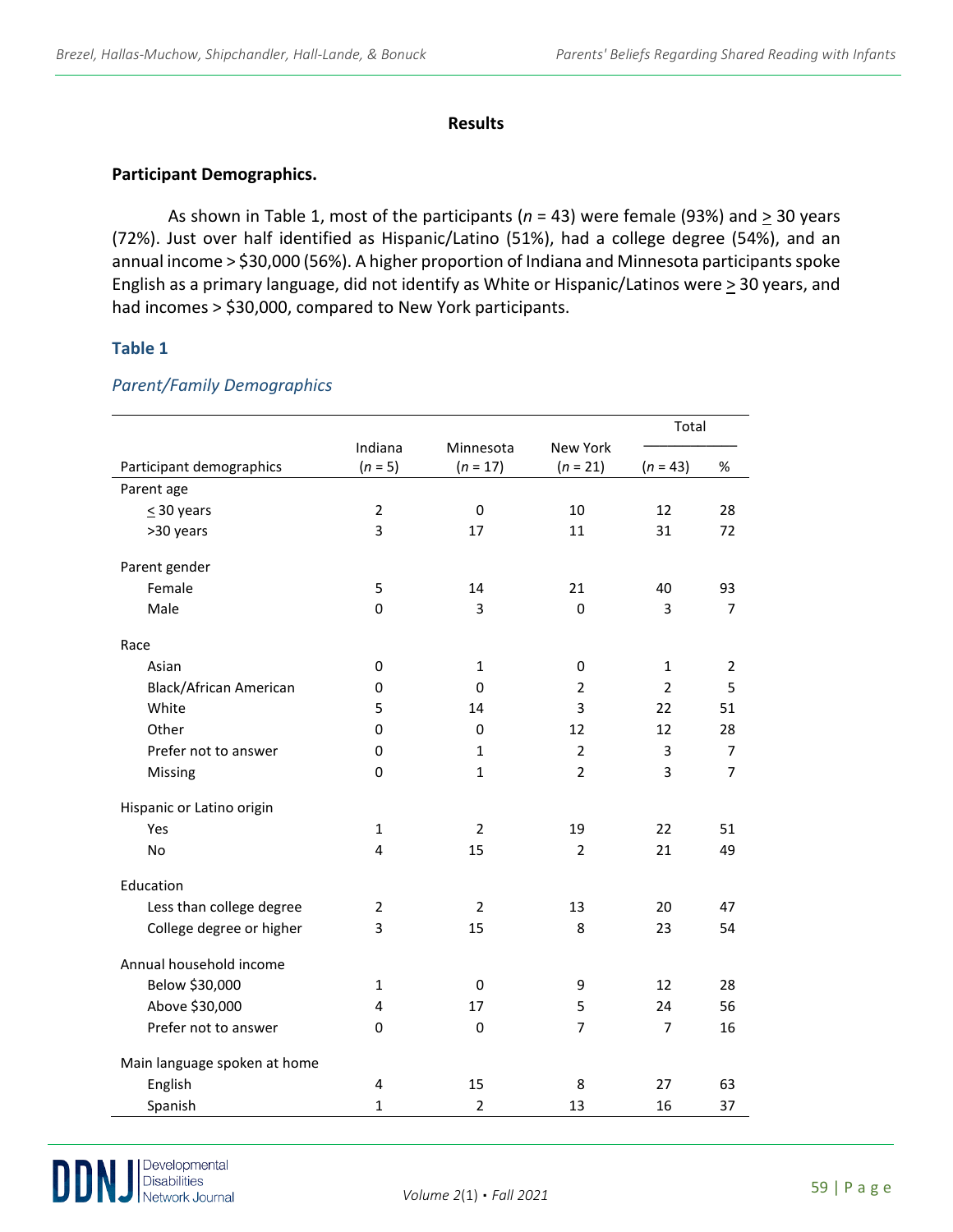#### **Parent Beliefs (4 items)**

As shown in Table 2, nearly all parents (93%) affirmed that parents should start reading with children during infancy (birth-12 months). Debriefing data found that many parents reported reading with their 9- to 18-month-old children a few times per week or "everyday" and that reading was "a standard part of [their] bedtime routine." Several affirmed the value of reading age-appropriate books with children of this age. One stated that *Baby's Busy Day* was "at the same level of stories I usually read with [my child]" and another responded that the book was "a good gift for a  $1<sup>st</sup>$  birthday."

# **Table 2**

|                                                                                                                          |          |           |              |              | Total         |  |
|--------------------------------------------------------------------------------------------------------------------------|----------|-----------|--------------|--------------|---------------|--|
| Survey items                                                                                                             | Indiana  | Minnesota | New York     | n            | %             |  |
| At what age should parents start reading to<br>their children?                                                           |          |           |              |              |               |  |
| Infancy (birth-12 months)                                                                                                | 5        | 17        | 18           | 40           | 93            |  |
| Younger toddler (12-24 months)                                                                                           | 0        | 0         | 3            | 3            | 7             |  |
| Older toddler (24-36 months)                                                                                             | $\Omega$ | 0         | $\Omega$     | $\Omega$     | 0             |  |
| Preschooler or older (3 years or older)                                                                                  | 0        | $\Omega$  | $\Omega$     | $\Omega$     | $\Omega$      |  |
| Some parents think reading to children at<br>this age helps them learn how to read when<br>they are older. Do you agree? |          |           |              |              |               |  |
| Agree                                                                                                                    | 5        | 15        | 17           | 37           | 90            |  |
| Neither agree nor disagree                                                                                               | 0        | 2         | 1            | 3            | 7             |  |
| <b>Disagree</b>                                                                                                          | $\Omega$ | $\Omega$  | $\mathbf{1}$ | $\mathbf{1}$ | $\mathcal{P}$ |  |
| How necessary is it to read books with a<br>child at this age (about 9-18 months)?                                       |          |           |              |              |               |  |
| Very                                                                                                                     | 5        | 14        | 18           | 37           | 88            |  |
| Somewhat                                                                                                                 | 0        | 3         | 2            | 5            | 12            |  |
| Not very                                                                                                                 | $\Omega$ | $\Omega$  | $\Omega$     | $\Omega$     | $\Omega$      |  |
| Do you have time to read to your child as<br>much as you would like to?                                                  |          |           |              |              |               |  |
| Yes                                                                                                                      | 4        | 8         | 8            | 20           | 48            |  |
| Sometimes                                                                                                                | 1        | 6         | 12           | 19           | 45            |  |
| No                                                                                                                       | 0        | 3         | $\Omega$     |              |               |  |

#### *Parents' Beliefs About Reading with Children 9-18 Months*

Similarly, 90% of parents believed that shared reading with children of this age helps them learn to read when they are older. Qualitative comments reflect parents' awareness of the value of pre-literacy skills. Parents stated that reading *Baby's Busy Day* with their children was useful for "promot[ing] language," "help[ing] my baby's development," and "help[ing] my child speak." Parents described the book's size and materials as encouraging their child's involvement in

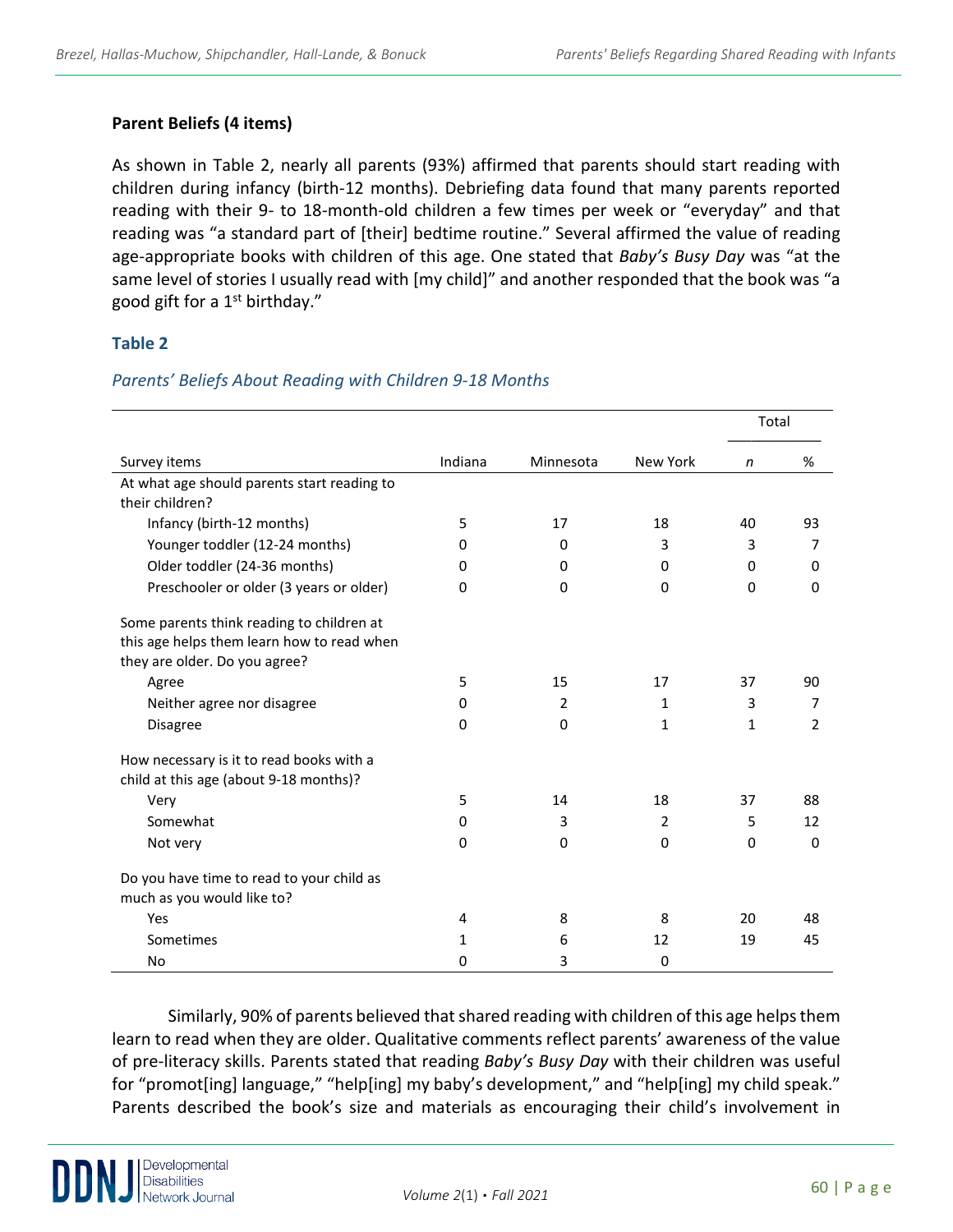reading: (a) "[I] like that it's a board book and that it's a size that a child can hold on to. He was more interested in picking up the book and playing with pages;" and (b) "They like books where they can touch things…textures, noises, things that can interact with." Parents appreciated the "Parent Tips"—brief suggestions to involve children during reading in order to promote development, provided in each page spread. One parent said "...when you have a baby, they don't give you a manual…and when you're reading books they don't say 'point to something so baby understands'...so I thought it was pretty awesome that it has those points [Parent Tips]."

Nealy all (90%) parents affirmed the necessity of shared reading with 9- to 18-month-old children. Parents noted that they had "books like this [*Baby's Busy Day*]" or the "same level of stories" (Spanish) at home. Varied reasons were offered to support their stance (e.g., reading teaches children different skills and promotes quality time between parent and child). Several parents referred to *Baby's Busy Day* as a "tool for child development" because by mimicking characters in the story, children could learn skills like "recogniz[ing] body parts" and "get[ting] herself dressed." Additionally, one parent commented, "My favorite was page 7 where the baby hugged the sister…. I would like to see my two daughters hug like that." Two parents emphasized reading together was a way for parent and child to bond. They enjoyed that *Baby's Busy Day* encouraged children "to participate with me" and "made reading time more interesting for us to spend quality time together." Just under half (48%) of parents reported having enough time to read their children.

# **Factors That Might Influence Beliefs (2 items)**

When asked about reading practices of their friends and family, 62% responded that reading with 9- to 18-month-old children was very common and approximately 36% of participants responded somewhat common (Table 3). Over 90% of parents reported that they personally enjoy reading.

# **Table 3**

|                                               |         |           |          | Total |    |
|-----------------------------------------------|---------|-----------|----------|-------|----|
| Survey items                                  | Indiana | Minnesota | New York | n     | %  |
| How common is it for your friends and         |         |           |          |       |    |
| family to read books with a child at this age |         |           |          |       |    |
| (about 9-18 months)?                          |         |           |          |       |    |
| Very                                          | 3       | 12        | 11       | 26    | 62 |
| Somewhat                                      |         | 5         | 8        | 15    | 36 |
| Not very                                      | 0       | 0         |          | 1     | 2  |
| Do you enjoy reading (e.g., magazines,        |         |           |          |       |    |
| books, online articles)?                      |         |           |          |       |    |
| Yes                                           |         | 17        | 17       | 39    | 93 |
| Sometimes                                     | 0       | 0         | 3        | 3     |    |
| No                                            | 0       | 0         | 0        | 0     | 0  |

# *Factors that Influence Parent's Beliefs with Children 9-18 Months*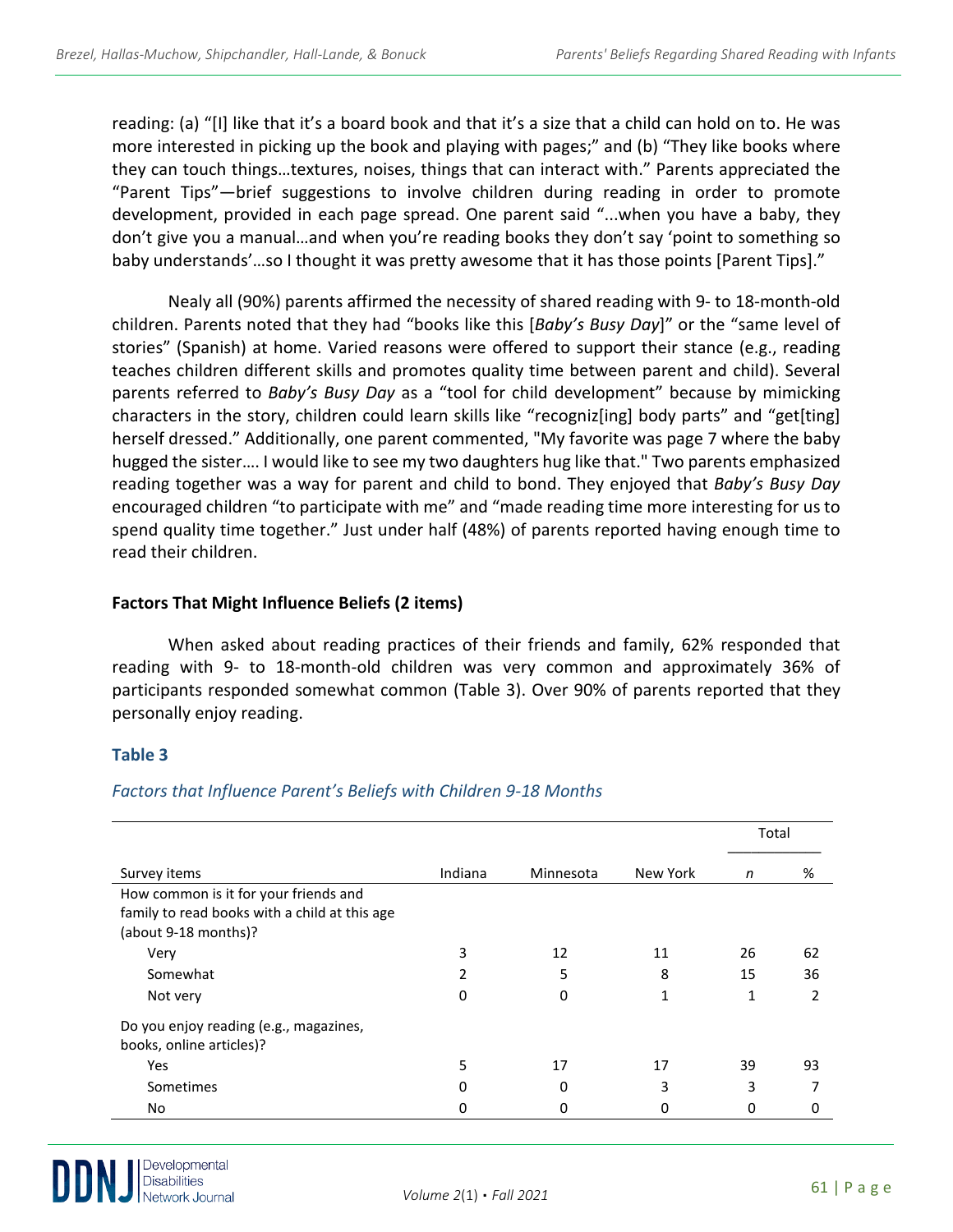#### **Discussion**

Shared reading from infancy promotes emergent literacy skills. Yet less than half of 0- to 5-year-old children are read to daily (Data Resource Center for Child and Adolescent Health, U.S. 2018). even fewer from low-income families (National Center for Education Statistics, n.d.)– falling short of the Healthy People 2020 target (Office of Disease Prevention and Health Promotion, 2020). Thus, we conducted a study of literacy beliefs among parents of young children in three states from diverse backgrounds. Nearly all parents endorsed reading to a child before their first birthday, and that reading to children aged 9-18 months helped them learn to read. Yet, just under half of parents feel like they have enough time to read.

Overall, respondents' beliefs align with the emergent literacy paradigm, which values reading aloud to children starting from birth. Our study did not ask about reading behaviors, but we note that parents who supported this paradigm were more likely to practice behaviors consistent with it (e.g., providing reading materials and demonstrating reading and writing; Bingham, 2007; Lynch et al., 2006). Given that experiences and environment influence their literacy beliefs and behaviors, it is notable that nearly all respondents affirmed the value of reading with very young children. Finally, nearly all respondents enjoyed reading. Parental enjoyment of reading and their self-efficacy as a teacher was related to their literacy beliefs and their child's motivation to read (Baker & Scher, 2002; Bingham, 2007). Therefore, respondents' enjoyment of reading may be associated with their beliefs about early onset of parent-child reading and the importance of reading with infants to their emergent literacy skills.

The study has strengths and limitations. A key strength is exploration of this topic in an under-studied population (i.e., parents of very young children). Additional strengths include a sample that was drawn from three states and that was racially, ethnically, and socioeconomically diverse—including 51% Hispanic/Latino. Further, the qualitative data provides useful context for the survey responses. Key limitations include a small, nonrepresentative convenience sample. In addition, embedding our PBER study within the larger CDC project limited the ability to obtain more detailed and nuanced data. For example, survey items focused on shared book reading, rather than other literacy-promoting activities, given the CDC project focus on developing *Baby's Busy Day*. Additionally, as the CDC project sought feedback on a book about developmental milestones, this may have influenced respondents' perceptions of shared reading and development.

Nevertheless, our findings serve as an important starting point for more research on literacy beliefs of parents of infants and from diverse backgrounds and geographic locations. Parental literacy beliefs are a critical component of the HLE and can mediate the effects of parent characteristics such as education on literacy outcomes (Cottone, 2012; DeBaryshe, 1995). Therefore, future research should focus on how parental beliefs about reading with young children influence parental literacy behaviors and children's literacy outcomes.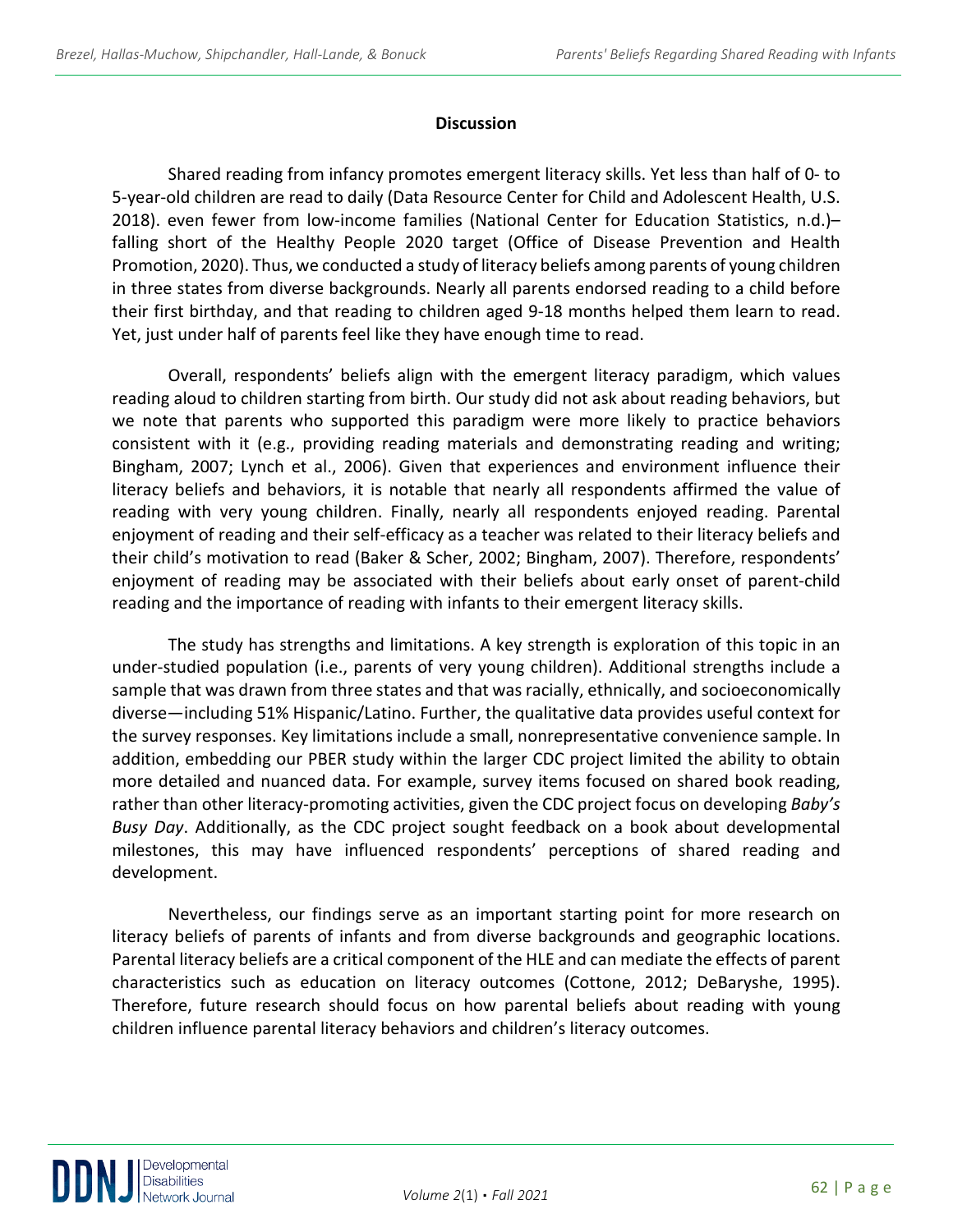#### **References**

- Baker, L., & Scher, D. (2002). Beginning readers' motivation for reading in relation to parental beliefs and home reading experiences. *Reading Psychology, 23*(4), 239-269. [https://doi.org/10.1080/](https://doi.org/10.1080/%20713775283)  [713775283](https://doi.org/10.1080/%20713775283)
- Bingham, G. E. (2007). Maternal literacy beliefs and the quality of mother-child book-reading interactions: Associations with children's early literacy development. *Early Education and Development, 18*(1), 23-49.<https://doi.org/10.1080/10409280701274428>
- Bracken, S. S., & Fischel, J. E. (2008). Family reading behavior and early literacy skills in preschool children from low-income backgrounds. *Early Education and Development, 19*(1), 45-67. [https://doi.org/](https://doi.org/%2010.1080/10409280701838835)  [10.1080/10409280701838835](https://doi.org/%2010.1080/10409280701838835)
- Burgess, S. R., Hecht, S. A., & Lonigan, C. J. (2002). Relations of the home literacy environment (HLE) to the development of reading-related abilities: A one-year longitudinal study. *Reading Research Quarterly, 37*(4), 408-426[. https://doi.org/10.1598/rrq.37.4.4](https://doi.org/10.1598/rrq.37.4.4)
- Cates, C., Weisleder, A., Dreyer, B., Johnson, M., Seery, A., Canfield, C. F., Berkule Johnson, S., & Mendelsohn, A. L. (2017). *Early reading matters: Long-term impacts of shared bookreading with infants and toddlers on language and literacy outcomes*. American Academy of Pediatrics. [https://www.readingrockets.org/research-by-topic/early-reading-matters-long-term-impacts](https://www.readingrockets.org/research-by-topic/early-reading-matters-long-term-impacts-shared-bookreading-infants-and-toddlers)[shared-bookreading-infants-and-toddlers](https://www.readingrockets.org/research-by-topic/early-reading-matters-long-term-impacts-shared-bookreading-infants-and-toddlers)
- Centers for Disease Control and Prevention. (2020). *Learn the signs. Act Early.* U.S. Department of Health and Human Services.<https://www.cdc.gov/ncbddd/actearly/index.html>
- Cottone, E. A. (2012). Preschoolers' emergent literacy skills: The mediating role of maternal reading beliefs. *Early Education and Development, 23*(3), 351-372. [https://doi.org/10.1080/10409289.](https://doi.org/10.1080/10409289.%202010.527581)  [2010.527581](https://doi.org/10.1080/10409289.%202010.527581)
- Data Resource Center for Child and Adolescent Health supported by the U.S. Department of Health and Human Services. (2018). *Child and Adolescent Health Measurement Initiative. 2017-2018 National Survey of Children's Health (NSCH).* https://www.childhealthdata.org/
- DeBaryshe, B. D. (1995). Maternal belief systems: Linchpin in the home reading process. *Journal of Applied Developmental Psychology, 16*(1), 1-20[. https://doi.org/10.1016/0193-3973\(95\)90013-6](https://doi.org/10.1016/0193-3973(95)90013-6)
- Donohue, K. (2009). Children's early reading: How parents' beliefs about literacy learning and their own school experiences relate to the literacy support they provide for their children. *Dissertation Abstracts International Section A: Humanities and Social Sciences, 69 (10-A)*.
- Edwards, C. M. (2008). The relationship between parental literacy and language practices and beliefs and toddler's emergent literacy skills. *Dissertation Abstracts International: Section B: The Sciences and Engineering, Vol 68(10-B)*, 6628-6628.
- Farver, J. A. M., Xu, Y., Lonigan, C. J., & Eppe, S. (2013). The home literacy environment and Latino head start children's emergent literacy skills. *Developmental Psychology, 49*(4), 775-791.
- Fernald, A., Marchman, V. A., & Weisleder, A. (2013). SES differences in language processing skill and vocabulary are evident at 18 months. *Developmental Science, 16*(2), 234-248. [https://doi.org/](https://doi.org/%2010.1111/desc.12019)  [10.1111/desc.12019](https://doi.org/%2010.1111/desc.12019)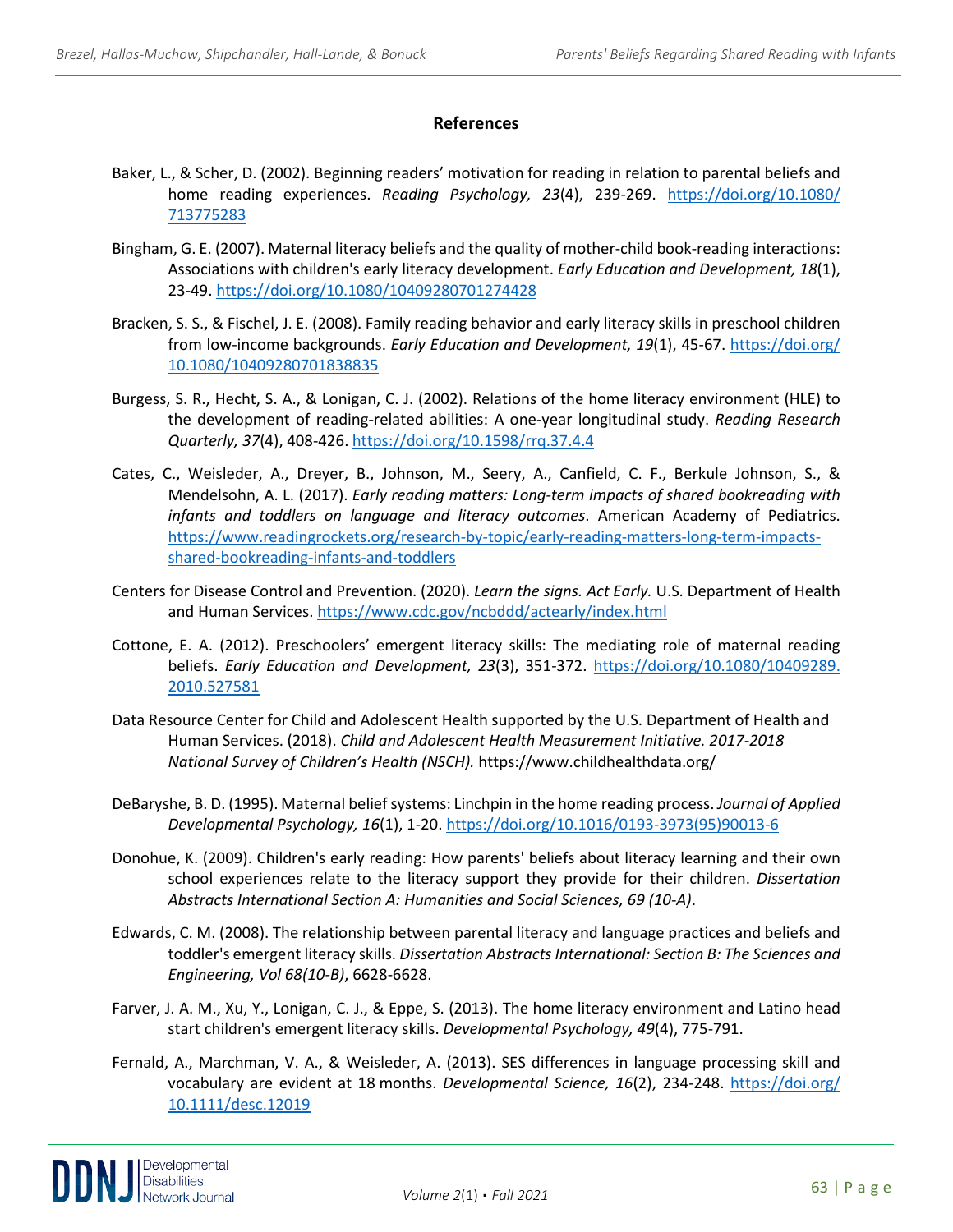- Frijters, J. C., Barron, R. W., & Brunello, M. (2000). Direct and mediated influences of home literacy and literacy interest on prereaders' oral vocabulary and early written language skill. *Journal of Educational Psychology, 92*(3), 466-477[. https://doi.org/10.1037/0022-0663.92.3.466](https://doi.org/10.1037/0022-0663.92.3.466)
- Gottfried, A. W., Schlackman, J., Gottfried, A. E., & Boutin-Martinez, A. S. (2015). Parental provision of early literacy environment as related to reading and educational outcomes across the academic lifespan. *Parenting, 15*(1), 24-38[. https://doi.org/10.1080/15295192.2015.992736](https://doi.org/10.1080/15295192.2015.992736)
- Hammer, C. S., Nimmo, D., Cohen, R., Draheim, H. C., & Johnson, A. A. (2005). Book reading interactions between African American and Puerto Rican Head Start children and their mothers. *Journal of Early Childhood Literacy, 5*(3), 195-227.
- Harrell, A. (2019). *Baby's busy day: Being one is so much fun!* Centers for Disease Control and Prevention. https://www.cdc.gov/ncbddd/actearly/pdf/books/Babys-Busy-Day\_English\_Cover-Pages\_508. [pdf](https://www.cdc.gov/ncbddd/actearly/pdf/books/Babys-Busy-Day_English_Cover-Pages_508.%20pdf)
- Hart, B., & Risley, T. R. (1995). *Meaningful differences in the everyday experience of young American children*. Paul H. Brookes Publishing.
- Hoff, E. (2006). How social contexts support and shape language development. *Developmental Review, 26*(1), 55-88[. https://doi.org/https://doi.org/10.1016/j.dr.2005.11.002](https://doi.org/https:/doi.org/10.1016/j.dr.2005.11.002)
- Huttenlocher, J., Vasilyeva, M., Waterfall, H. R., Vevea, J. L., & Hedges, L. V. (2007). The varieties of speech to young children. *Developmental Psychology, 43*(5), 1062-1083. [https://doi.org/10.1037/0012-](https://doi.org/10.1037/0012-1649.43.5.1062) [1649.43.5.1062](https://doi.org/10.1037/0012-1649.43.5.1062)
- Lancy, D. (1994). The conditions that support emergent literacy. In D. Lancy (Ed.), *Children's emergent literacy: From research to practice* (pp. 1-20). Praeger Publishers.
- Landry, S. H., & Smith, K. E. (2007). The influence of parenting on emerging literacy skills. *Handbook of Early literacy research, 2*, 135-148.
- Lynch, J., Anderson, J., Anderson, A., & Shapiro, J. (2006). Parents' beliefs about young children's literacy development and parents' literacy behaviors. *Reading Psychology, 27*(1), 1-20. <https://doi.org/10.1080/02702710500468708>
- National Center for Education Statistics. (2019). *NAEP report card: Reading* The Nation's Report Card. <https://www.nationsreportcard.gov/reading/nation/achievement/?grade=4>
- National Center for Education Statistics. (n.d.) *Family reading to young children: Percentage of children ages 3–5 who were read to three or more times in the last week by a family member by child and family characteristics, selected years 1993–2016.* US Department of Education. https://www. childstats.gov/americaschildren19/tables/ed1.asp#a
- Office of Disease Prevention and Health Promotion. (2020). *Healthy People 2020, EMC 2.3: Increase the proportion of parents who read to their young child*. Washington DC: Author. https://www.healthy people.gov/2020/topics-objectives/objective/emc-23
- Perry, N. J., Kay, S. M., & Brown, A. (2008). Continuity and change in home literacy practices of Hispanic families with preschool children. *Early Child Development and Care, 178*(1), 99-113.
- Raikes, H., Pan, B. A., Luze, G., Tamis-LeMonda, C. S., Brooks-Gunn, J., Constantine, J., Tarullo, L. B., Raikes, H. A., & Rodriguez, E. T. (2006). Mother-child bookreading in low-income families: Correlates and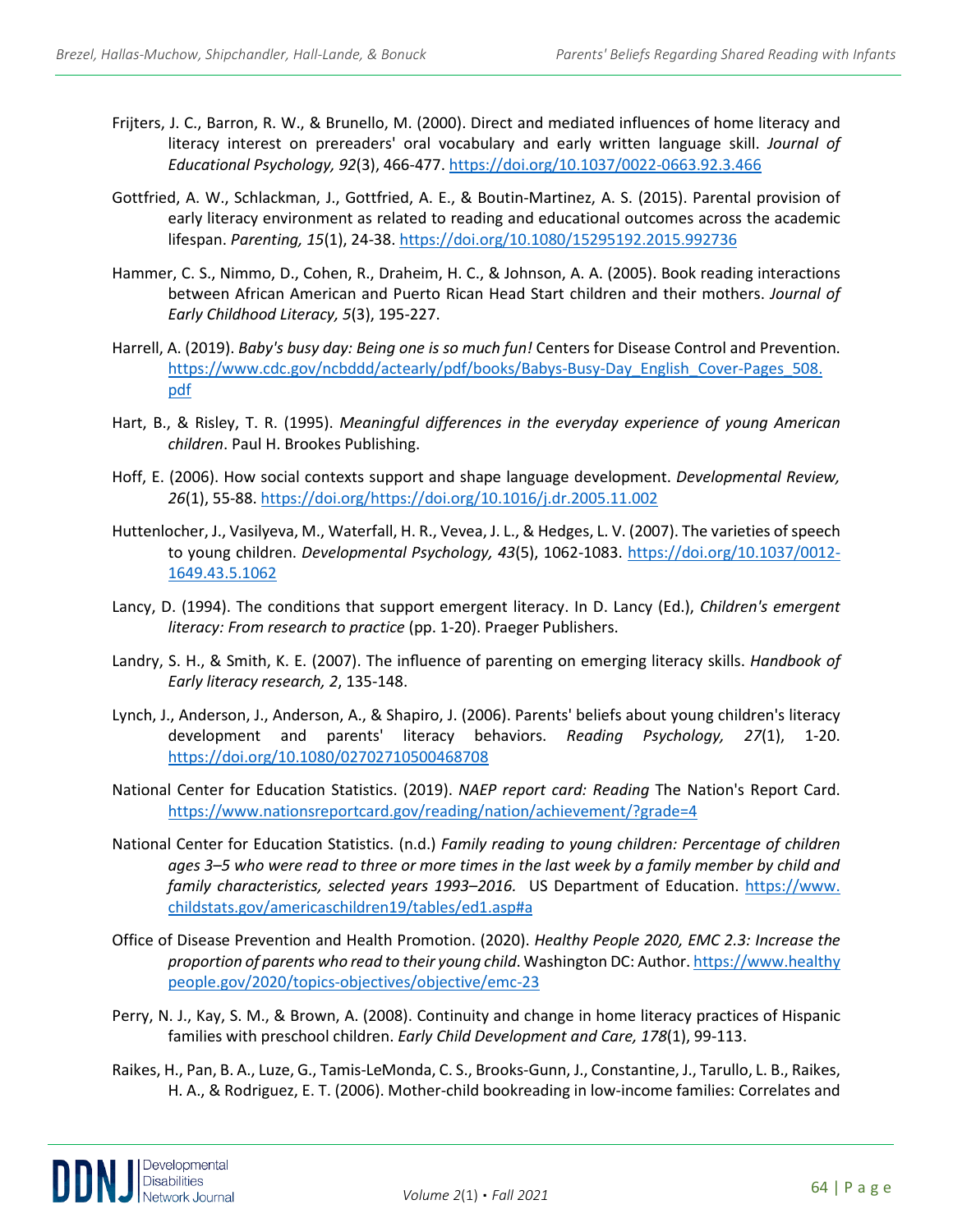outcomes during the first three years of life. *Child Development, 77*(4), 924-953. [https://doi.org/](https://doi.org/%2010.1111/j.1467-8624.2006.00911.x)  [10.1111/j.1467-8624.2006.00911.x](https://doi.org/%2010.1111/j.1467-8624.2006.00911.x)

- Reese, L., & Gallimore, R. (2000). Immigrant Latinos' cultural model of literacy development: An evolving perspective on home-school discontinuities. *American Journal of Education, 108*(2), 103-134. <http://www.jstor.org/stable/1085760>
- Roberts, J., Jergens, J., & Burchinal, M. (2005). The role of home literacy practices in preschool children's language and emergent literacy skills. *Journal of Speech, Language, and Hearing Research, 48*(2), 345-359. [https://doi.org/doi:10.1044/1092-4388\(2005/024\)](https://doi.org/doi:10.1044/1092-4388(2005/024))
- Rowe, M. L., Denmark, N., Harden, B. J., & Stapleton, L. M. (2016). The role of parent education and parenting knowledge in children's language and literacy skills among White, Black, and Latino families. *Infant and Child Development, 25*(2), 198-220[. https://doi.org/10.1002/icd.1924](https://doi.org/10.1002/icd.1924)
- Sawyer, B. E., Cycyk, L. M., Sandilos, L. E., & Hammer, C. S. (2018). 'So many books they don't even all fit on the bookshelf': An examination of low-income mothers' home literacy practices, beliefs and influencing factors. *Journal of Early Childhood Literacy, 18*(3), 338-372. [https://doi.org/10.1177/](https://doi.org/10.1177/%201468798416667542)  [1468798416667542](https://doi.org/10.1177/%201468798416667542)
- Schmitt, S. A., Simpson, A. M., & Friend, M. (2011). A longitudinal assessment of the home literacy environment and early language. *Infant and child development, 20*(6), 409-431. [https://doi.org/](https://doi.org/%2010.1002/icd.733)  [10.1002/icd.733](https://doi.org/%2010.1002/icd.733)
- Sulzby, E., & Teale, W. H. (1991). Emergent literacy. In P. D. Pearson, R. Barr, M. L. Kamil, & P. Mosenthal (Eds.), *Handbook of reading research* (pp. 727-757). Longman.
- Tamis-LeMonda, C. S., Luo, R., McFadden, K. E., Bandel, E. T., & Vallotton, C. (2019). Early home learning environment predicts children's 5th grade academic skills. *Applied Developmental Science, 23*(2), 153-169.<https://doi.org/10.1080/10888691.2017.1345634>
- Van Steensel, R. (2006). Relations between socio-cultural factors, the home literacy environment and children's literacy development in the first years of primary education. *Journal of Research in Reading, 29*(4), 367-382.<https://doi.org/10.1111/j.1467-9817.2006.00301.x>
- Weigel, D. J., Martin, S. S., & Bennett, K. K. (2006a). Contributions of the home literacy environment to preschool-aged children's emerging literacy and language skills. *Early Child Development and Care, 176*(3-4), 357-378.<https://doi.org/10.1080/03004430500063747>
- Weigel, D. J., Martin, S. S., & Bennett, K. K. (2006b). Mothers' literacy beliefs: Connections with the home literacy environment and pre-school children's literacy development. *Journal of Early Childhood Literacy, 6*(2), 191-211.<https://doi.org/10.1177/1468798406066444>
- Zajicek-Farber, M. L. (2010). The contributions of parenting and postnatal depression on emergent language of children in low-income families. *Journal of Child and Family Studies, 19*(3), 257-269. <https://doi.org/10.1007/s10826-009-9293-7>
- Zill, N., & West, J. (2001). *Findings from the Condition of Education 2000: Entering kindergarten children* (NCES 2001-035). Washington, DC: National Center for Education Statistics. [https://nces.ed.gov/](https://nces.ed.gov/%20pubsearch/pubsinfo.asp?pubid=2001035)  [pubsearch/pubsinfo.asp?pubid=2001035](https://nces.ed.gov/%20pubsearch/pubsinfo.asp?pubid=2001035)